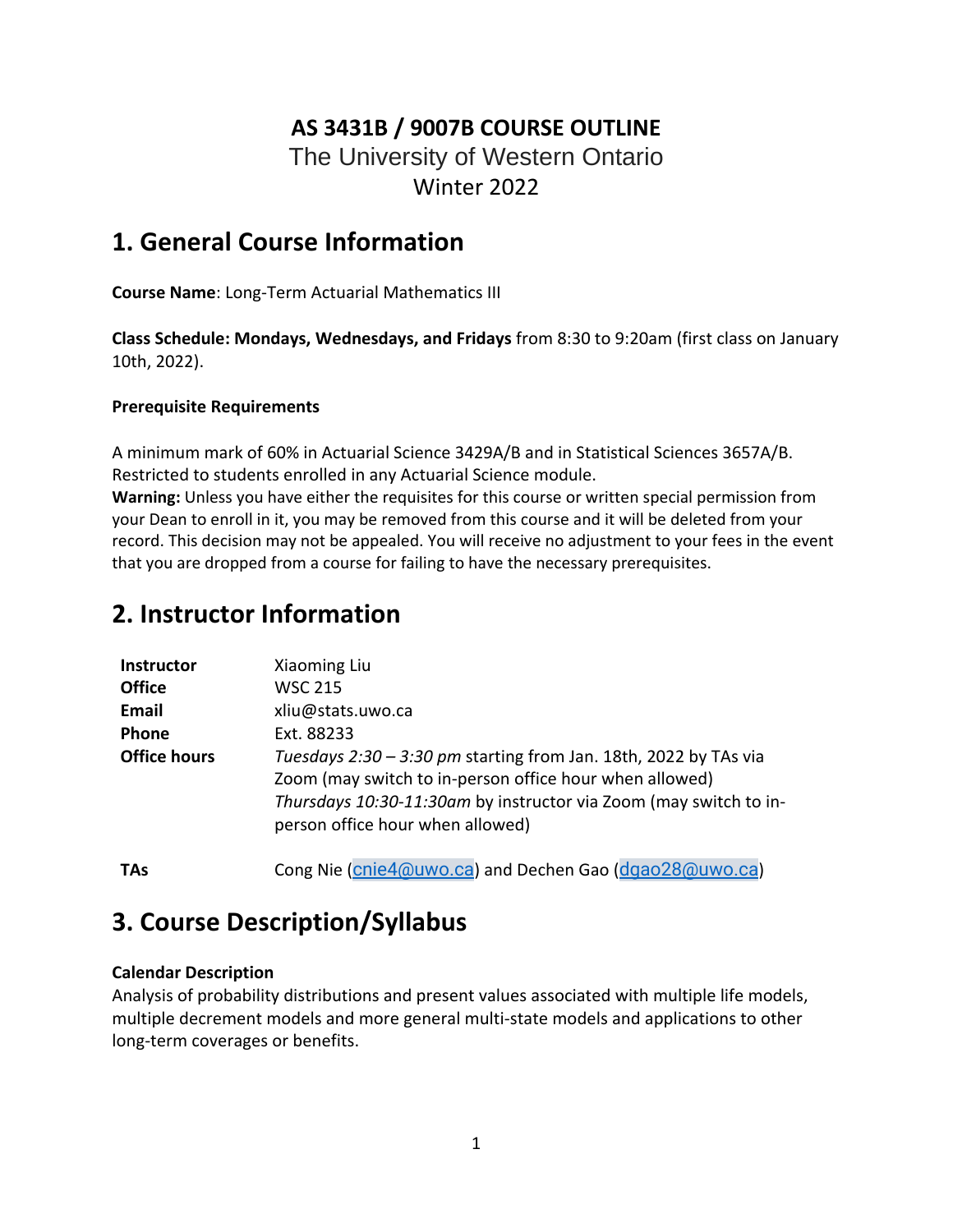This course is accredited under the Canadian Institute of Actuaries (CIA) University Accreditation Program (UAP) for the 2021-2022 academic year. Achievement of the established exemption grade in this course may qualify a student from exemptions from writing certain preliminary exams: a combination of this course, Actuarial Science 3429A (each with a minimum of 80%) and Actuarial Science 2427B (minimum grade of 75%) is required to achieve an exemption for preliminary exam LTAM. A mapping between the course coverage and SOA syllabus can be found in an attached document.

# **4. Course Materials**

*Actuarial Mathematics for Life Contingent Risks* by Dickson, C.M.D., Hardy, M.R., and Waters, H.R., (3rd Edition), 2020, Cambridge: Cambridge University Press (relevant chapters: 8, 9, 10, 11, 13)

#### **Teaching order:**

Before reading week: AMLCR 8-8.7 for fundamentals, and then applications to a variety of models, including the models in section 8.9, Chapter 9 and 10. The topics in these lectures will be covered in Midterm test which is now scheduled on **Feb. 17th, 2022.** After reading week: AMLCR 8.8 and Chapter 13, Specific considerations for the models in Chapter 9 and 10, and finally Chapter 11.

Students should check OWL [\(http://owl.uwo.ca\)](http://owl.uwo.ca/) on a regular basis for news and updates. This is the primary method by which information will be disseminated to all students in the class.

#### **Contingency plan for an in-person class pivoting to 100% online learning**

In the event of a COVID-19 resurgence during the course that necessitates the course delivery moving away from face-to-face interaction, all remaining course content will be delivered online at the times indicated in the timetable. The grading scheme will **not** change. Any remaining assessments will also be conducted online (using ProctorTrack) as suggested by the Exam Central at Western.

# **5. Methods of Evaluation**

There will be **a two-hour close-book Midterm test, which is scheduled on Feb. 17 tentatively.**  There are **two options: 1) in the morning from 9:00 to 11:00am or 2) in the evening from 19:00 to 21:00. (Students' availability will be surveyed in the first week of the term.)**

There will be **a three-hour final exam** during the final examination period (to be scheduled by the Registrar's Office).

Your **final course grade** will be based on the following: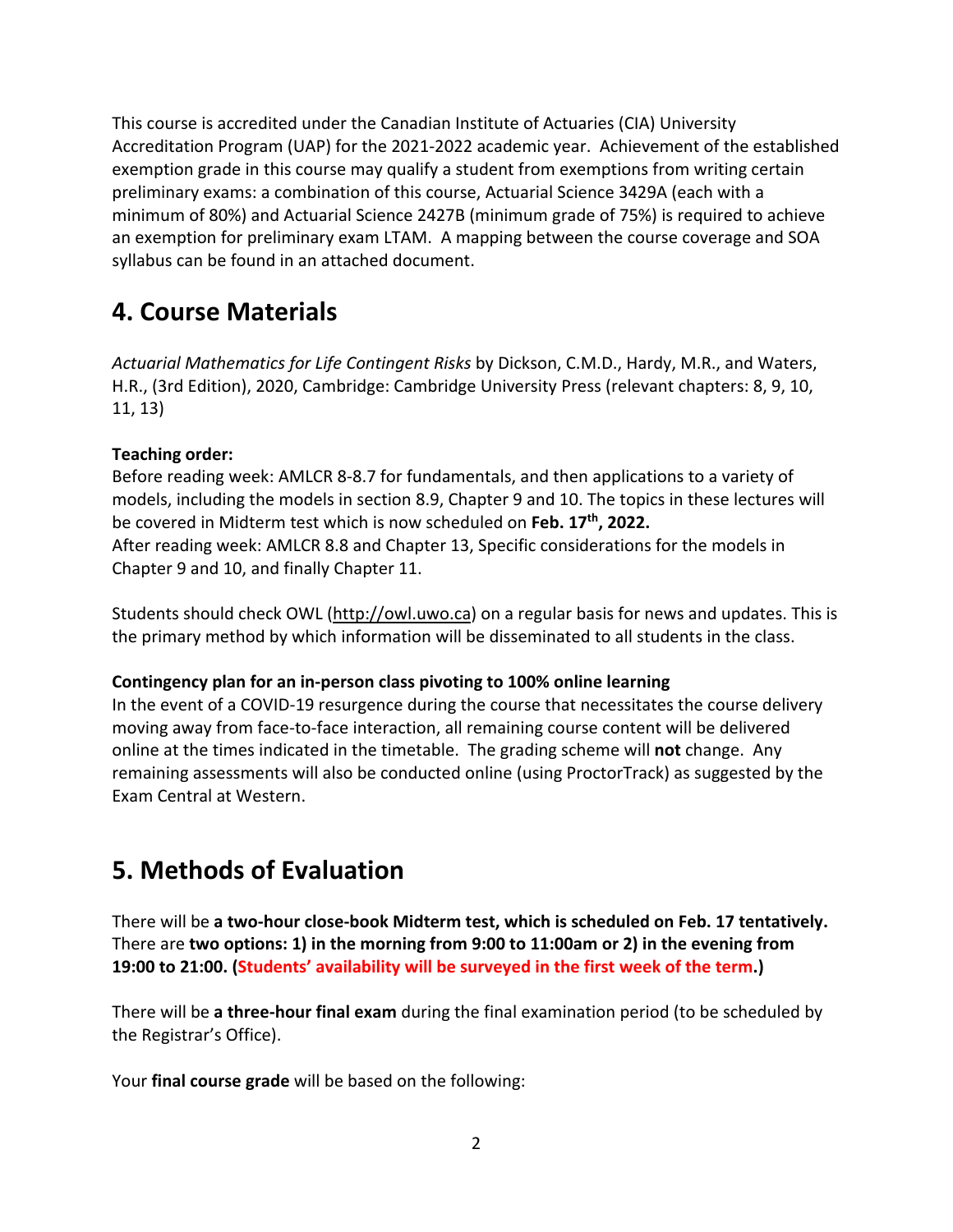8 assignments 8 % (total) 3 Projects 6 % (2% for each) Participations 5% (presentations for projects) Midterm Test 32 % Final Exam\* 49 %

Note that there is no **make-up** for the midterm test. Any points from the missed midterm test will be shifted to the final exam.

# **6. Student Absences**

#### **Academic Consideration for Student Absences**

Students who experience an extenuating circumstance (illness, injury or other extenuating circumstance) sufficiently significant to temporarily render them unable to meet academic requirements may submit a request for academic consideration through the following routes:

- (i) Submitting a Self-Reported Absence (SRA) form provided that the conditions for submission are met. To be eligible for a Self-Reported Absence:
	- an absence must be no more than 48 hours
	- the assessments must be worth no more than 30% of the student's final grade
	- no more than two SRAs may be submitted during the Winter term
- (ii) For medical absences, submitting a Student Medical Certificate (SMC) signed by a licensed medical or mental health practitioner to the Academic Counselling office of their Faculty of Registration.
- (iii) Submitting appropriate documentation for non-medical absences to the Academic Counselling office in their Faculty of Registration.

Note that in all cases, students are required to contact their instructors within 24 hours of the end of the period covered.

Students should also note that individual instructors are not permitted to receive documentation directly from a student, whether in support of an application for consideration on medical grounds, or for other reasons. **All documentation required for absences that are not covered by the Self-Reported Absence Policy must be submitted to the Academic Counselling office of a student's Home Faculty.**

For the policy on Academic Consideration for Student Absences – Undergraduate Students in First Entry Programs, see:

https://www.uwo.ca/univsec/pdf/academic\_policies/appeals/accommodation\_illness.pdf and for the Student Medical Certificate (SMC), see: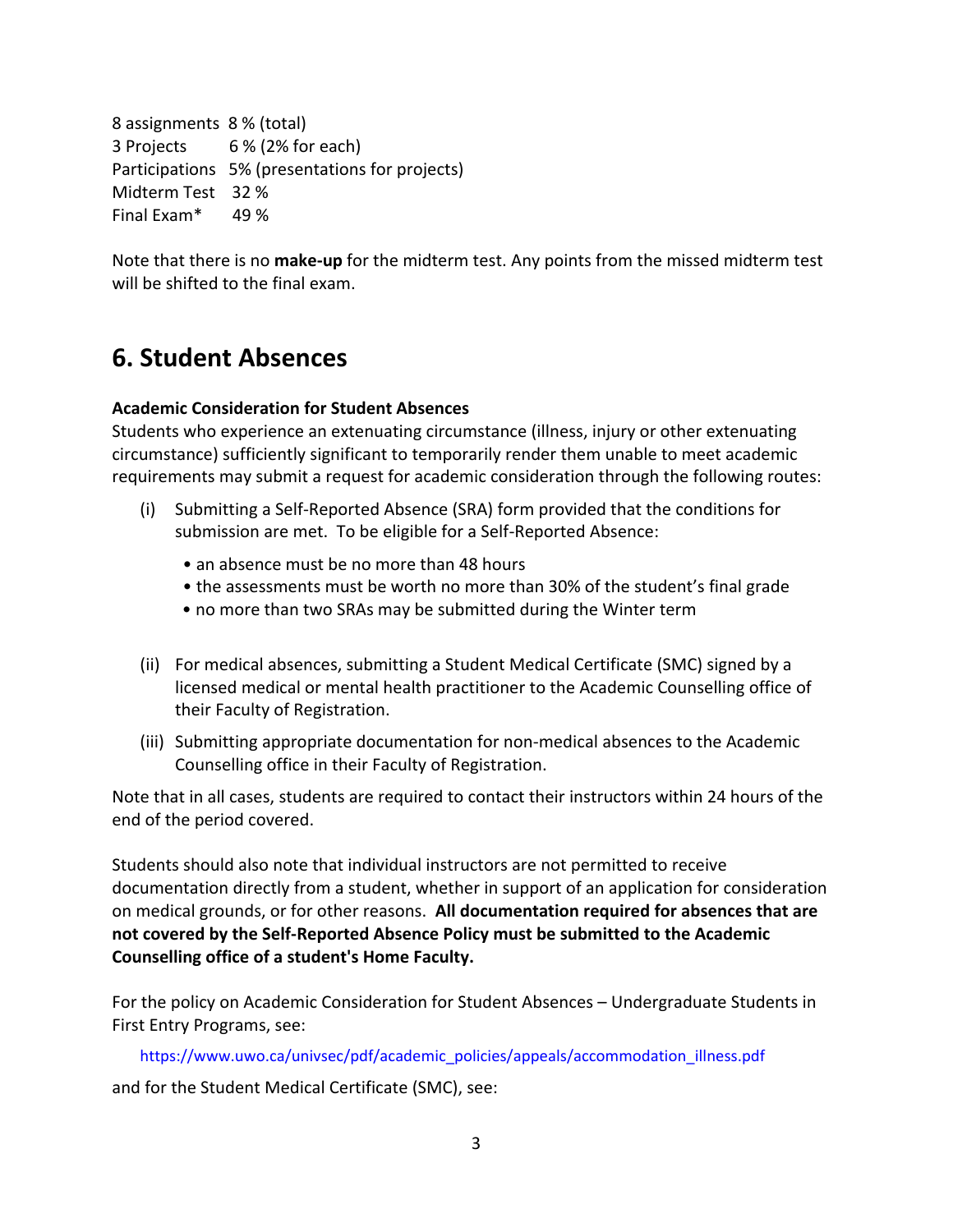http://www.uwo.ca/univsec/pdf/academic\_policies/appeals/medicalform.pdf.

#### **Religious Accommodation**

When a course requirement conflicts with a religious holiday that requires an absence from the University or prohibits certain activities, students should request accommodation for their absence in writing at least two weeks prior to the holiday to the course instructor and/or the Academic Counselling office of their Faculty of Registration. Please consult University's list of recognized religious holidays (updated annually) at

https://multiculturalcalendar.com/ecal/index.php?s=c-univwo.

#### **Absences from Final Examinations**

If you miss the Final Exam, please contact the Academic Counselling office of your Faculty of Registration as soon as you are able to do so. They will assess your eligibility to write the Special Examination (the name given by the University to a makeup Final Exam).

### **7. Accommodation and Accessibility**

#### **Accommodation Policies**

Students with disabilities work with Accessible Education (formerly SSD), which provides recommendations for accommodation based on medical documentation or psychological and cognitive testing. The policy on Academic Accommodation for Students with Disabilities can be found at:

https://www.uwo.ca/univsec/pdf/academic\_policies/appeals/Academic Accommodation\_disabilities.pdf,

### **8. Academic Policies**

The website for Registrarial Services is http://www.registrar.uwo.ca.

In accordance with policy,

https://www.uwo.ca/univsec/pdf/policies\_procedures/section1/mapp113.pdf,

the centrally administered e-mail account provided to students will be considered the individual's official university e-mail address. It is the responsibility of the account holder to ensure that e-mail received from the University at his/her official university address is attended to in a timely manner.

**Scholastic offences** are taken seriously and students are directed to read the appropriate policy, specifically, the definition of what constitutes a Scholastic Offence, at the following Web site: